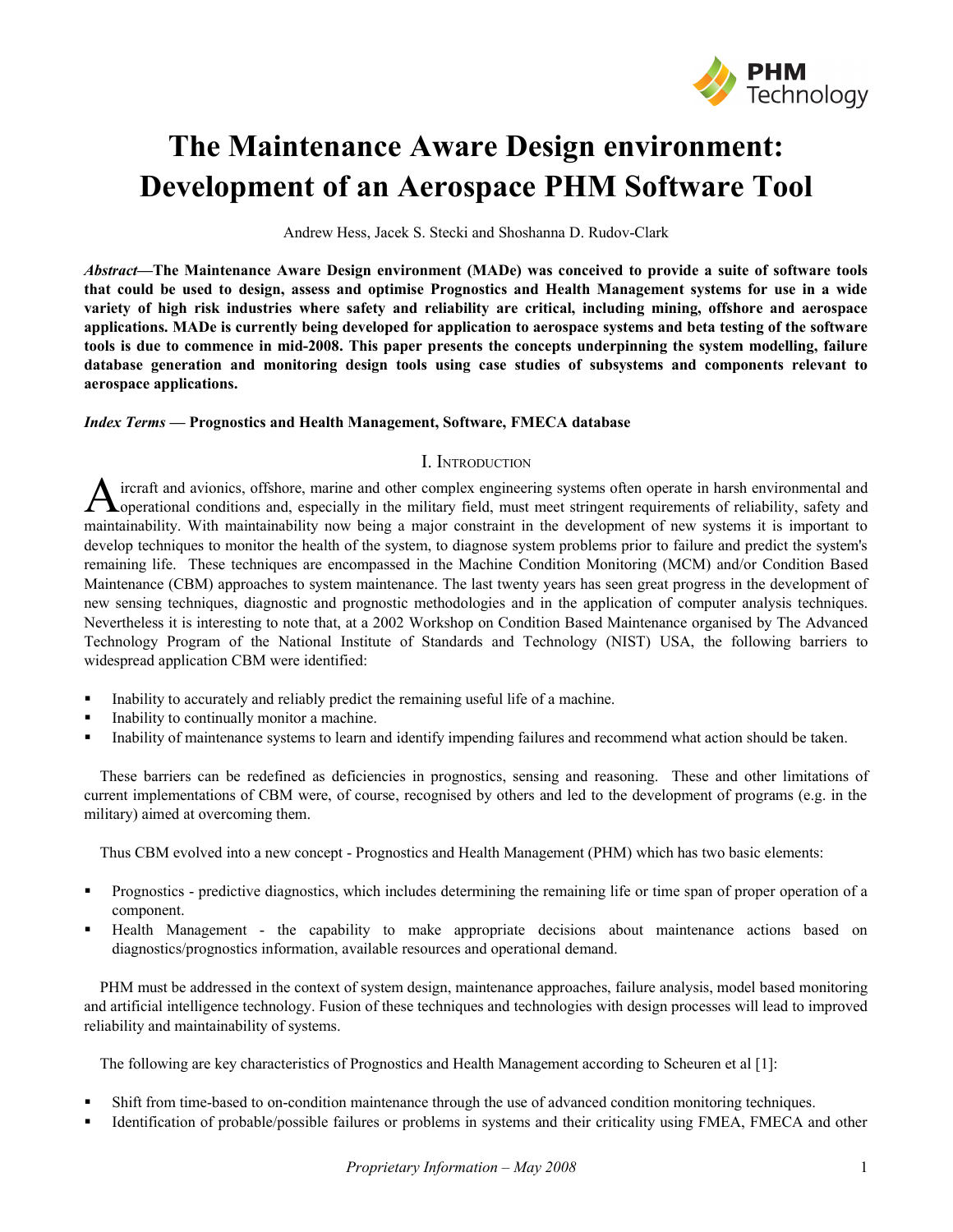

techniques in early design stages of new systems, auditing of existing (legacy) systems.

- Maximising lead-time for unscheduled maintenance via the application of advanced diagnostics and prognostics systems.
- Real-time information transfer about upcoming maintenance events.
- Employing an open architecture for PHM systems to easily incorporate new technologies (e.g.: sensors, methods and techniques).

The design philosophy of MADe recognises the need for reducing Total Ownership Costs (TOC) or Life Cycle Costs (LCC) of systems through improved system reliability and maintenance planning via:

- Integrating PHM into system design to avoid inherent system functional deficiencies and reduce the duration (and cost) of the design cycle.
- Knowledge Transfer through reusable, scaleable system models and enhanced collaboration within a distributed engineering environment.
- Identifying and developing appropriate systems to prevent critical potential failure modes.
- Utilisation of 'Best of Breed' technologies such as genetic algorithms and neural nets to provide significantly faster system analysis.
- Enabling planned maintenance operations based on residual life estimations from real-time sensors based on the results of live system diagnostics.

The MADe system capabilities are shown in figure 1. The system modelling tool (Failure Knowledgebase or the FMECA Database Generation Tool) generates hardware and functional system models which can be used to predict the system response to component level faults and process their criticality. The tool aims to provide a rapid and affordable means of generating and continually updating system and failure knowledge bases.



*Fig. 1. MADe software capabilities*

The system monitoring design tools (PHM Performance Assessment & PHM Design Optimization) are used to optimise the number and location of sensors in energy transmission systems and to enable real-time 'what-if' analysis to determine the impact of trade-offs, such as weight reduction via reducing the number of sensors, on the fault coverage. The Advanced Fault Detection & Isolation Tool (Model Based Diagnostic [MBD]) uses the hardware system model and system monitoring design tools to generate an MBD application. The application uses artificial intelligence and model-based simulations of the system to offer advanced real-time diagnostic analysis.

This paper concentrates on the development of points 1 and 3 in figure 1, which is the generation of failure knowledge bases (1. MADe FMECA Database Generation Tool) and the optimization of system monitoring designs (3. MADe PHM Design Optimisation Tool).

## II. MODELLING AND FAILURE KNOWLEDGE-BASES

The availability of failure knowledge-bases is a basic requirement for generating PHM systems capable of fulfilling their objectives. This includes a full knowledge of failures which can be generated during system operation. These failures may arise due to defects within a component or from the effects of other component failures that propagate through the system.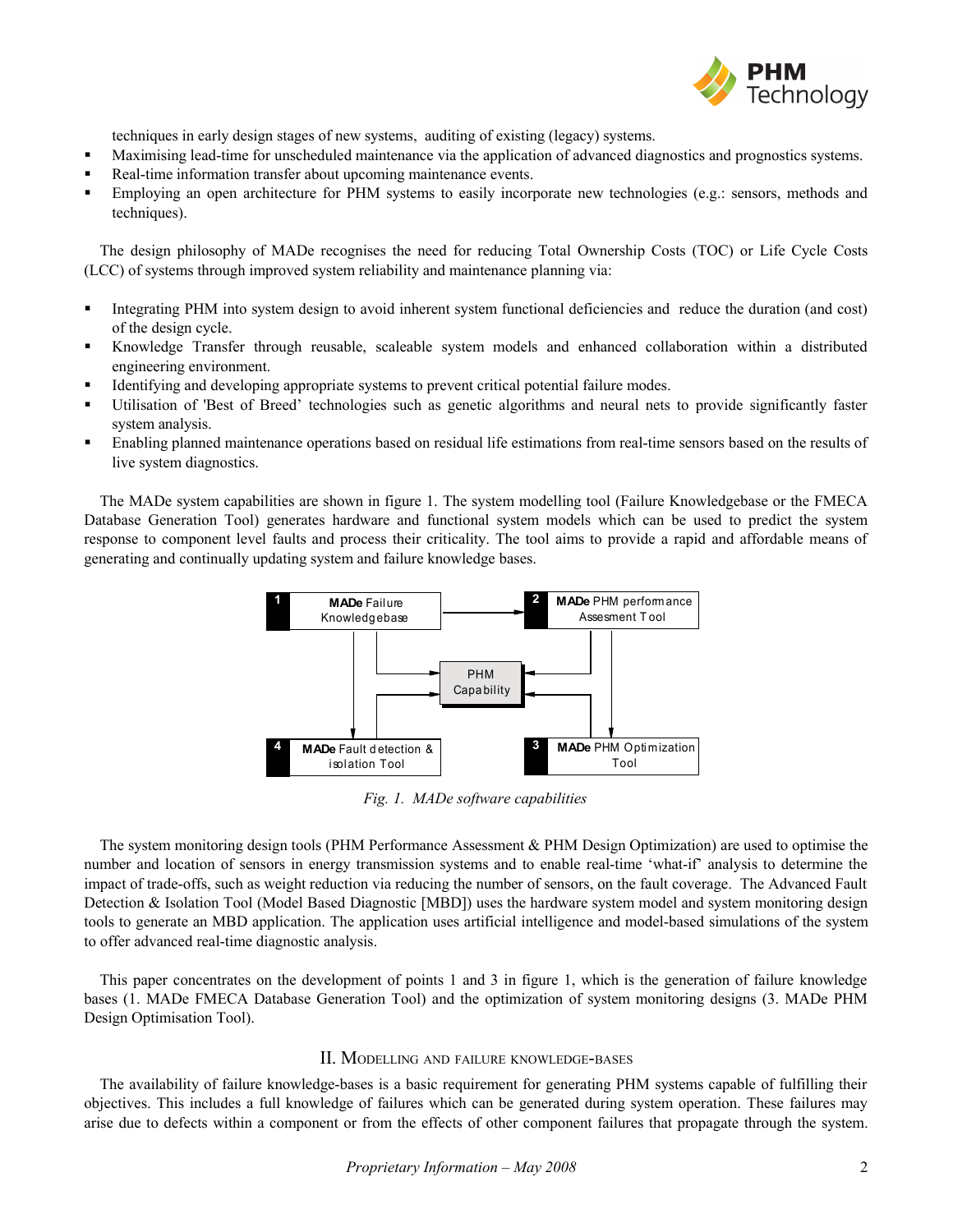

This information must be available before attempts to design model-based diagnostic and prognostic reasoners are made. Incomplete knowledge of failures will result in reduced reliability of such diagnostics/prognostics reasoners. This knowledge is also crucial to the design of sensing systems. If the sensors are designed to cover an incomplete set of symptoms then the diagnostic and prognostic capability of any PHM system is degraded.

The MADE system modelling tool and failure knowledge-base aims to identify potential operational and diagnostic problems in the conceptual stages of system design and provide a guide to make the necessary capability and requirements trade-offs to optimise the design of the final system. System models can be generated at the conceptual design phase using functional descriptions of the components and subsystems. Mature designs can be input using a CAD interface which allows the user to export system information to MADe and import the analysis results to view within the CAD environment. By including component hardware details and defining the operating modes, the model can be used to determine system monitoring requirements and to formulate Model Based Diagnostic applications for real time system Fault Detection and Isolation (FDI).

Figure 2 provides a screenshot of the MADe user interface for system modelling and failure knowledge base generation. An hydraulic lifter has been modeled using hardware components. The central panes show the assembly of the system model, in which each level of indenture can be opened and modelled in detail. For example, the relief valve is highlighted in the system model (upper central pane) and has been opened to view its sub-model in lower central pane. Each component also possesses a mapping of its internal failures which define the physical process by which each failure cause evolved to a component failure mode. This provides a causal mapping between inputs and disturbances to the component and the associated failure modes. The right hand side panes show failure concept maps for the side plate and needle bearings. At the bottom of the window criticality data is displayed for the needle bearings.



*Fig. 2. MADe system modelling interface*

## *A. Component Modelling*

A MADe system component is defined by its name and synonyms, a functional description and hardware details such as bond graph type (resistor, capacitor etc.) and dynamic coefficients. The component operates within a subsystem or system via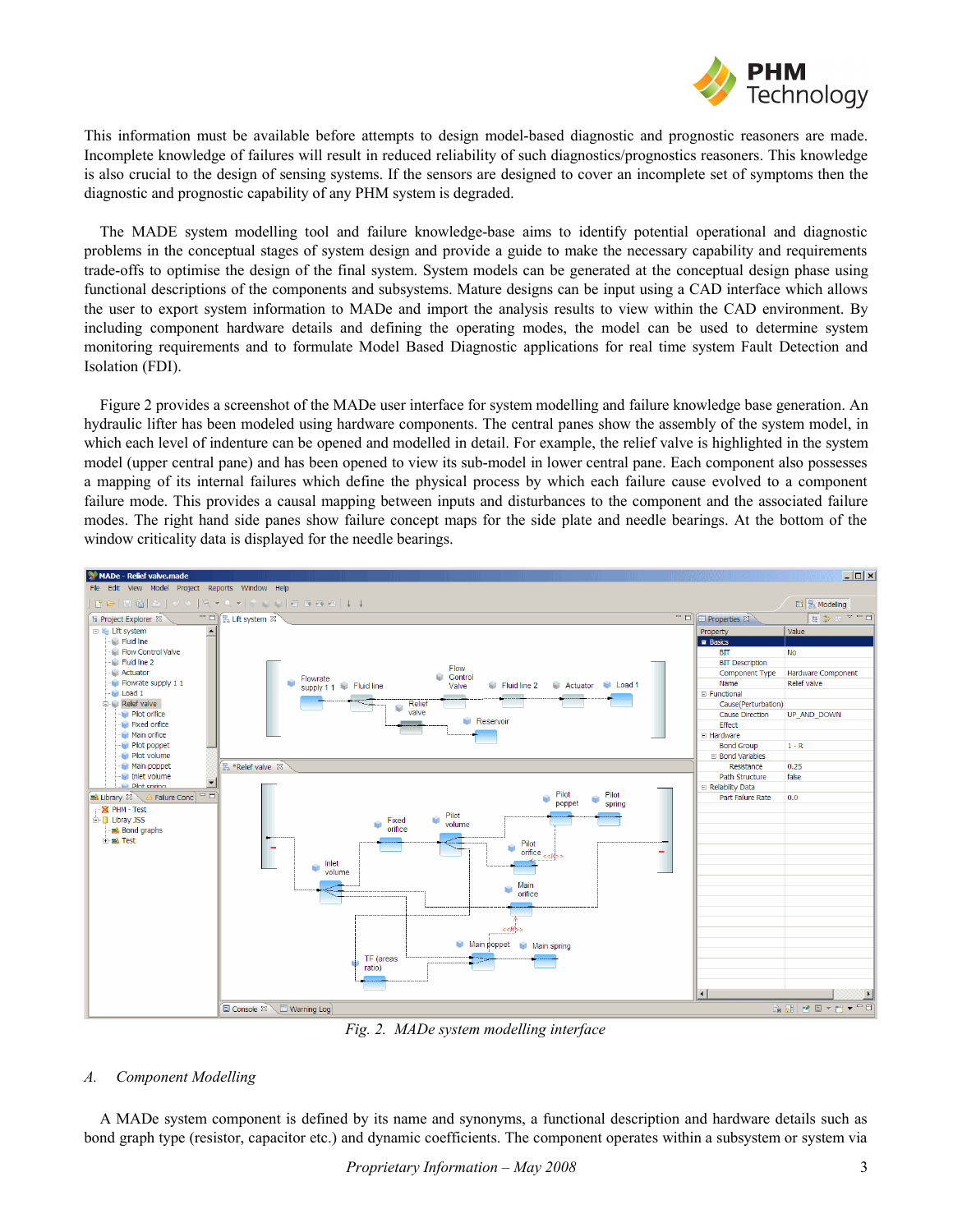

its interfaces to adjoining components and the operating environment. The attributes of a MADe library component include:

- Name, synonyms, location within subsystems/systems
- **•** Description of its function and flows
- Hardware details

Hardware component details define the component in terms of the generation, transmission or conversion of energy. The hardware component description contains data relating to its interfaces (inports and outports), port-mapping and dynamic properties. Controllable attributes, such as energy flows and operating modes, and uncontrollable parameters such as temperature and viscosity are stored in the component database. Library components possess a Failure Concept Map which represents the sequence of failure events from the root causes to component-level failure.

### *B. CAD Interface*

A CAD interface has been developed for CATIA, Solid Works and Pro Engineer. This enables MADe to automatically accept system component data and revisions to the system design from engineering design software. Engineers can generate a MADe subsystem model by exporting subsystem data from CAD and using the information to construct a system block diagram. The results of a system failure analysis can be exported back to the CAD environment and viewed on the original subsystem drawing.

The CAD Interface prepares a CAD subsystem drawing for export by listing the components in a hierarchical tree that indicates the hierarchical level of each component within the system, as shown in figure 3. The Interface matches each component name with MADe component terminology from an imported list of MADe component names and synonyms. If a matching MADe name cannot be found, a generic placeholder is assigned to prompt the user to create a User-Defined Component in MADe.



*Fig. 3. User interface for the CAD system model import function*

The MCDX, JPG and STEP export files are generated by the Interface and can then read by MADe to provide the components in the MADe system modelling workspace. The user can view jpg images of components and subsystems and can open the exported STEP file using external STEP viewing software. A hardware or functional model can then be built from the CAD components.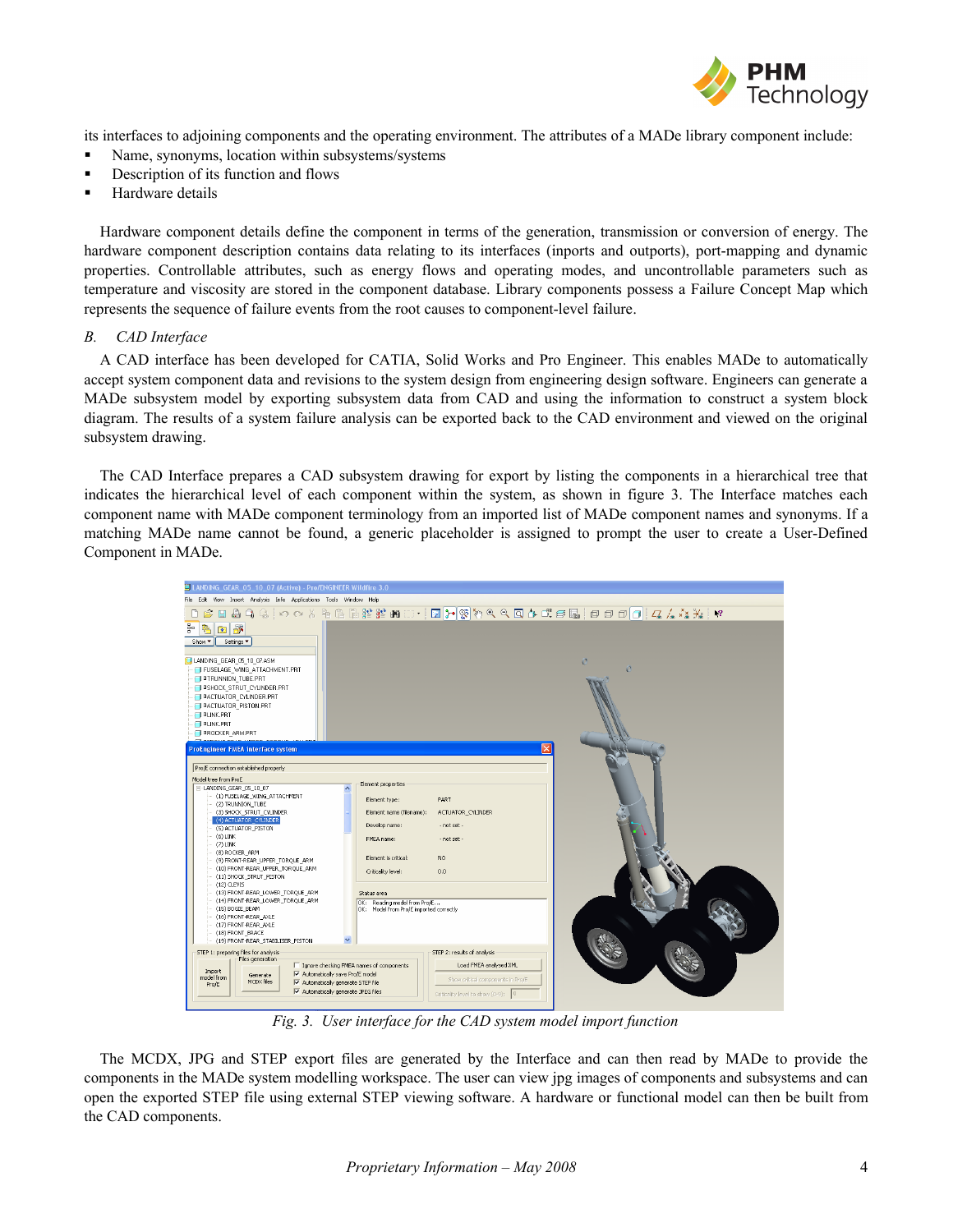

## *C. Functional System Models*

Functional models are built by selecting generic MADe library components, known as functional areas, and linking them to create a block diagram. The links represent functional relationships between the components, and these functional relationships are expressed using the functional ontology developed by Stone and Wood [2]. The functional description is a two-part verb-noun statement which is formed by selecting one verb and one or more nouns from a standard list of terms. Figure 4 illustrates the selection of the function verb and the input/output flow noun to define the function of a drive shaft, which is "transmit rotational energy".



*Fig. 4. Selection of functions and flows for a drive shaft*

Functional areas are connected in the modelling area by lines (edges) which represent the functional flows between components. Multi-level systems can be modelled by constructing two-dimensional block diagrams within each hierarchical level and specifying the causal links between each level by mapping their inputs and outputs.

MADe automatically converts the block diagram to a directed graph, known as a concept map, which is used to propagate flows through the system. The links between functions represent the causal relations between functional components and these are given strength weightings. Functional failures describe the deviation of the behaviour of a component from its intended purpose. This is achieved by stating the changes to the output flows specified in the function. Functional failures are propagated through the system model via the system Functional Concept Map which alters the input and output flows of each component in turn according to the causal linkages between the components and the system hierarchy levels.

### *D. Hardware System Modelling*

Hardware system models are constructed in MADe by selecting generic mechanical, hydraulic or electrical components from the MADe component library and adding them to the modelling canvas. The MADe library components possess default properties such as energy inputs and outputs, port-mappings, and dynamic coefficients which can be checked and adjusted by the user. A subsystem is constructed by connecting the hardware component blocks and specifying the 'end-effect' of the subsystem. The end-effect provides a route for transferring the output of the subsystem to the input of the next hierarchical level. MADe automatically converts hardware block diagrams into to simulation models and the causality of the model is checked to ensure it is a valid model for analysis.

During conversion the mathematical model of power flow through the system is generated as a set of state equations using the bond graph method. Figure 5 presents the simulation model of a hydraulic relief valve within the Puma landing gear system. The sub-model has been automatically converted from the hardware system block diagram to a bond graph model. The right hand pane shows the dynamic state equations that were generated for each component. The dynamic response of a component can be checked by running a test simulation. The results of a test simulation for a fluid line are shown as time response graphs in figure 6. The time response graph displays the dynamic response of the hydraulic line. At  $t=0$  s the graph shows the transient response of the line due to system start-up, and at  $t=50$  s the response of the line due to failure of the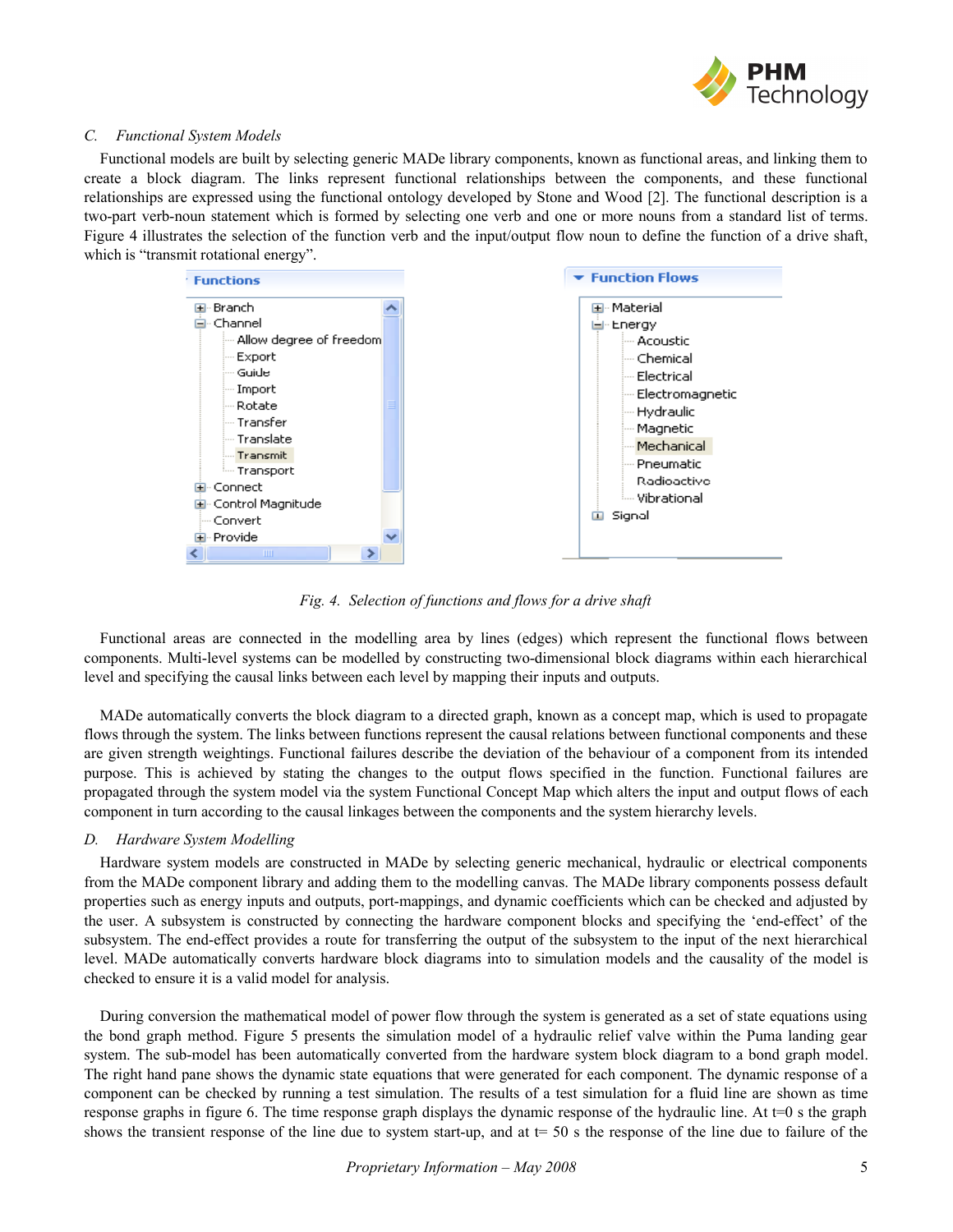

flexible coupling (as an energy perturbation) is shown. This process is automatically repeated to determine the response of every component within a system hierarchy level to the failure of the flexible coupling.



*Fig. 5. Sub-model of the hydraulic relief valve with dynamic equations generated for hydraulic system*



*Fig, 6. Dynamic response of fluid line (a) unperturbed (b) perturbed at t=50s*

Hardware failures are defined as functional changes to a component's behaviour and are represented as changes to the energy level of the component. These so-called energy perturbations are propagated through the system via the power-bonds between components and the causal links between hierarchy levels. The system effects of a component failure are identified by non-dimensional changes in energy flow levels throughout the system.

Figure 7 shows the analysis results of MADe's automatic propagation of an energy disturbance due to failure of a fluid line within the Puma landing gear system. The results are presented in table format known as the propagation analysis table, which displays the transient and steady-state response of each component as a positive, negative or zero change in energy level.

## E. Criticality Analysis

The criticality ranking of system failures is used to prioritise potential component failures for redesign or remedial action. Failure criticality is assessed in the same manner for both hardware and functional models. The criticality properties are defined at the component level and propagated through the system using Failure Concept Maps (FCM). The criticality of a failure at the system level is determined by analysing the entire causal chain of events from the component level through to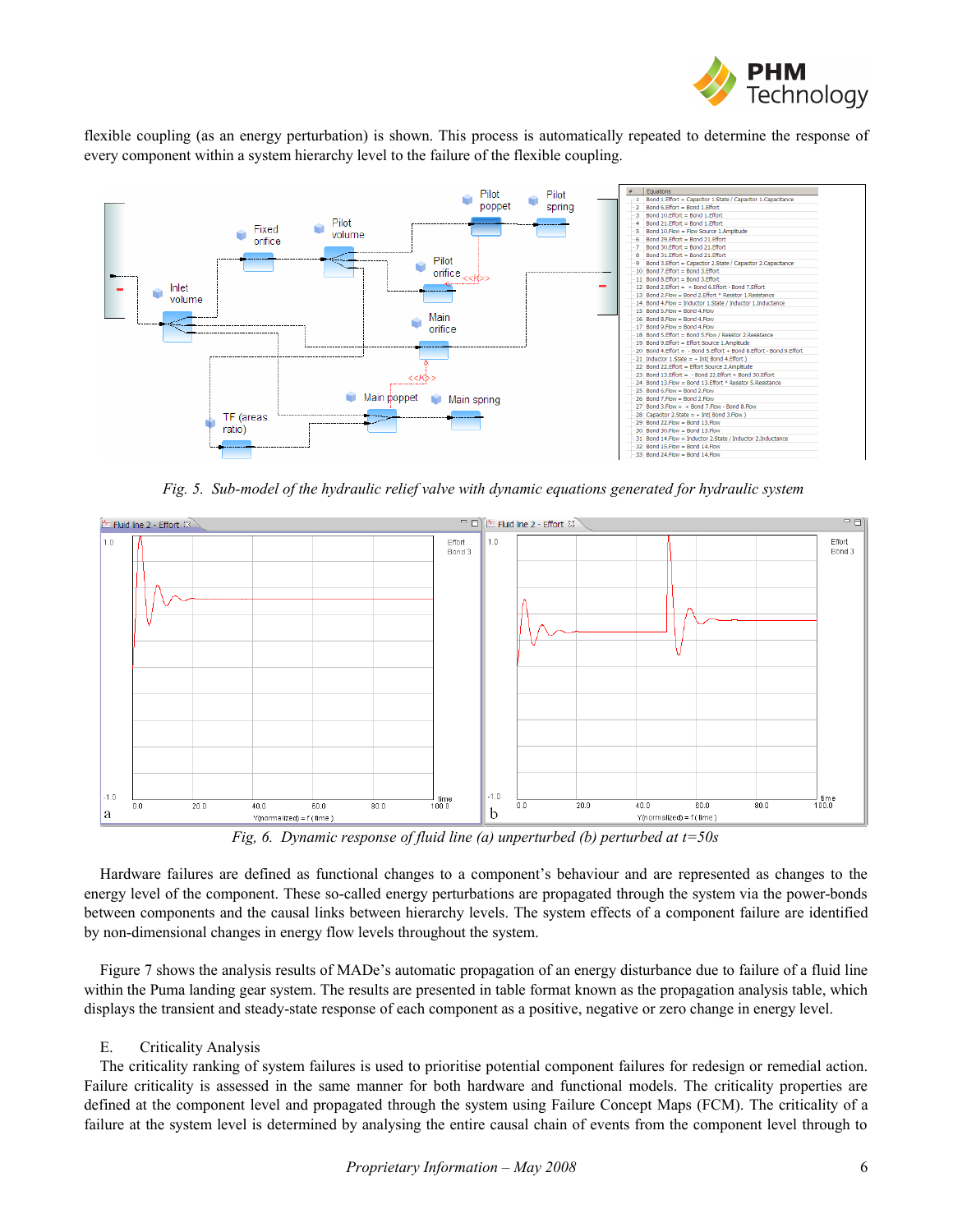

the system level. The established measures of criticality include the Risk Priority Number, Criticality matrix and Failure Assessment Index [3,4]. The RPN is found by combining the occurrence and detectability of a failure mode at the component level (root cause level) with the severity of its system level effect. These O, S and D values can be input as crisp numerical rankings from 1 (least critical) to 10 (most critical) or as fuzzy values, and are processed accordingly. Default values are provided by MADe and are stored as properties of a failure mode-effect pair in the MADe library.

| Component Name                            | Perturb Direction            | State  | Fluid line                                                         | Flow Control Valve                                                |                                                                 | Fluid line 2 Actuator                                                                               | Relief valve |
|-------------------------------------------|------------------------------|--------|--------------------------------------------------------------------|-------------------------------------------------------------------|-----------------------------------------------------------------|-----------------------------------------------------------------------------------------------------|--------------|
| <b>E</b> -Fluid line                      | $\bigoplus$ DOWN             | Steady | $\mathbb U$ Pressure $\mathbb U$ Flowrate                          |                                                                   |                                                                 | $\bigoplus$ Pressure $\bigotimes$ Piston velocity $\bigotimes$                                      |              |
| 亩 Fluid line                              | $\bigoplus$ DOWN             |        | Transient $\vee$ Pressure $\vee$ Flowrate                          |                                                                   |                                                                 | $\bigoplus$ Pressure $\bigotimes$ Piston velocity $\bigotimes$                                      |              |
| 由 Flow Control Valve T UP                 |                              | Steady | $\biguplus$ Pressure $\biguplus$ Flowrate                          |                                                                   |                                                                 | The Pressure $\hat{u}$ Piston velocity $\big \hat{v}\big $                                          |              |
| 面 Flow Control Valve <b>f</b> UP          |                              |        | Transient $\vee$ Pressure $\hat{u}$ Flowrate                       |                                                                   |                                                                 | $\bigoplus$ Pressure $\bigcirc$ Piston velocity $\bigcirc$                                          |              |
| <b>E</b> Flow Control Valve <b>↓</b> DOWN |                              |        |                                                                    | Steady $ \hat{u} $ Pressure $ \hat{v} $ Flowrate                  |                                                                 | $\bigoplus$ Pressure $\bigcirc$ Piston velocity $\bigcirc$                                          |              |
| <b>E</b> Flow Control Valve <b>↓</b> DOWN |                              |        | Transient $\mathbf{\hat{v}}$ Pressure $\mathbf{\hat{v}}$ Flowrate  |                                                                   |                                                                 | $\overline{\mathbb{Q}}$ Pressure $\overline{\mathbb{Q}}$ Piston velocity $\hat{\mathbb{T}}$         |              |
| -- Fluid line 2                           | II DOWN                      |        | Steady $\bigotimes$ Pressure $\bigotimes$ Flowrate                 |                                                                   |                                                                 | $\bigcirc$ Pressure $\bigcirc$ Piston velocity $\bigcirc$                                           |              |
| - Fluid line 2                            | $\bigcirc$ DOWN              |        | Transient $\vee$ Pressure $\hat{u}$ Flowrate                       |                                                                   |                                                                 | $\overline{\mathbb{Q}}$ Pressure $\overline{\mathbb{Q}}$ Piston velocity $\overline{\mathbb{Q}}$    |              |
| - Actuator                                | û°∪P                         |        | Steady $\forall$ Pressure $\hat{v}$ Flowrate                       |                                                                   |                                                                 | $\bigoplus$ Pressure $\mathbf{\hat{u}}$ Piston velocity $\bigoplus$                                 |              |
| - Actuator                                | û°∪P                         |        | Transient ↓ Pressure û Flowrate                                    |                                                                   |                                                                 | $\bigoplus$ Pressure $\mathbf{\hat{u}}$ Piston velocity $\bigoplus$                                 |              |
| - Actuator                                | $\bigoplus$ DOWN             |        | Steady $ \hat{\mathbf{u}} $ Pressure $ \hat{\mathbf{v}} $ Flowrate |                                                                   |                                                                 | The Pressure $\bigcirc$ Piston velocity $\bigcirc$                                                  |              |
| - Actuator                                | $\overline{\mathbb{P}}$ DOWN |        | Transient $\hat{v}$ Pressure $\psi$ Flowrate                       |                                                                   |                                                                 | $\mathbf{\hat{u}}$ Pressure $\mathbf{\hat{v}}$ Piston velocity $\mathbf{\hat{u}}$                   |              |
| in Relief valve                           | ûr⊮                          |        | Steady $\forall$ Pressure $\forall$ Flowrate                       |                                                                   |                                                                 | $\bigcirc$ Pressure $\bigcirc$ Piston velocity $\bigcirc$                                           |              |
| 由 Relief valve                            | ûr                           |        | Transient $\bigcirc$ Pressure $\bigcirc$ Flowrate                  |                                                                   |                                                                 | $\overline{\mathbb{Q}}$ Pressure $\overline{\mathbb{Q}}$ Piston velocity $ \mathbf{\hat{u}}\rangle$ |              |
| 白 Relief valve                            | $\bigoplus$ DOWN             |        | Steady $\ \mathbf{u}\ $ Pressure $\ \mathbf{u}\ $ Flowrate         |                                                                   |                                                                 | The Pressure $ \mathbf{\hat{u}} $ Piston velocity $ \mathbf{\hat{v}} $                              |              |
| 由 Relief valve                            | $\overline{\mathbb{V}}$ DOWN |        |                                                                    | Transient $\hat{v}$ Pressure $\hat{v}$ Flowrate<br><del>. .</del> | $\mathbf{1} \cdot \mathbf{1} \cdot \mathbf{1} \cdot \mathbf{1}$ | The Pressure $ \mathbf{\hat{u}} $ Piston velocity $ \mathbf{\hat{v}} $                              |              |

*Fig. 7. Propagation analysis table for hydraulic relief valve*

The criticality number is calculated by combining the part failure rate for a component with the failure mode and failure effect probability [3]. Following the recommendations of the Reliability Analysis Center, the criticality number is calculated for every system level effect of a component failure mode, rather than just for the most critical effect [4]. The criticality number is therefore the property of every system level effect of a component failure mode, and provides an estimate of its likelihood. When plotted against the severity classification of the system effect, the ordinates of the data point can be used to calculate the Failure Assessment Index for the failure effect. For multi-level systems, the probability of a system-level effect is calculated by propagating the occurrence value for a component failure mode through the system using a Failure Concept Map. This map constructs the failure paths linking each mode-effect pair from the component level through the system hierarchy to the system level. Using fuzzy propagation techniques the beta value, or probability of a failure effect at system level, can be estimated. In MADe this value is referred to as the "apparent occurrence" of a failure mode, so named because it is the occurrence as viewed from the system-wide perspective.

Failure knowledge-bases contain data on library components that are either generic or component-specific. This data is associated with components represented by their icons. The results of failure analysis on components, subsystems or systems are also stored in knowledge-bases and can be used in subsequent analysis.

# III. SYSTEM MONITORING

MADe provides design definition capability which enables the user to:

- Define appropriate sensor sets that fulfill stated Fault Detection and Isolation (FDI) performance specifications
- Optimise the number and location of sensors that can fulfill a specified level of FDI coverage
- Assess the FDI coverage of proposed or existing PHM system against performance specifications
- Assess the impact of changing the number or location of sensors, or the capability of sensors on the FDI coverage of the system
- Assess changes to FDI requirements due to system upgrades and design modifications

Sensor set design is accomplished using the MADe hardware system model of a system and the associated component failure database. Prior to designing the sensor set any component Built-In Testing equipment (BIT) or pre-existing sensors can be added in the model to avoid duplication. If a Model-based diagnostic application exists for the system, virtual sensors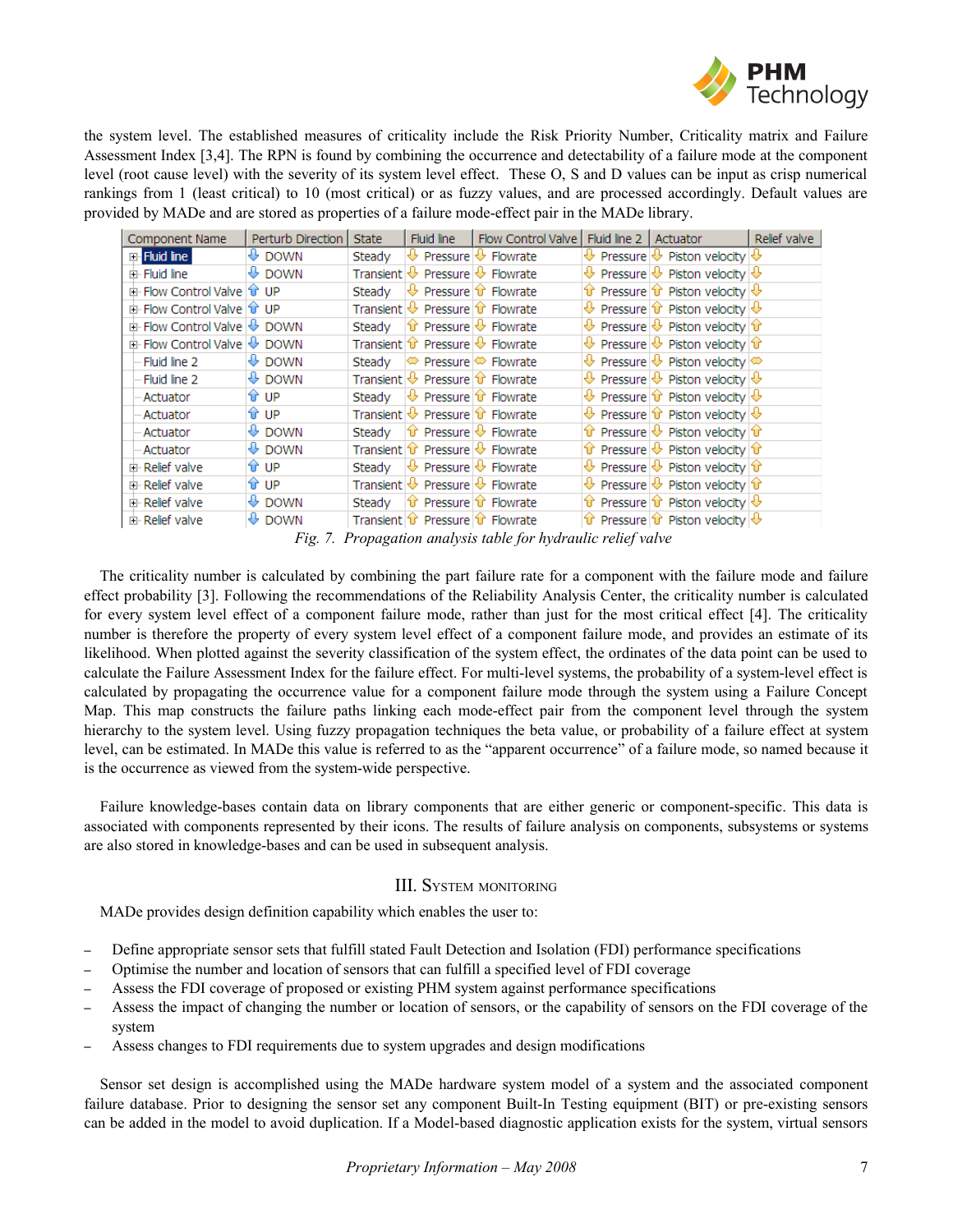

can also be included in the model by representing them as a number of 'physical' sensors that provide the equivalent coverage. The user can nominate the required coverage by selecting a threshold level of criticality and can also identify 'mandatory' and 'excluded' sensor locations.

Figure 8 shows a screenshot of the sensor set design and optimisation interface. The system model is displayed in the upper pane. When the design process is initiated MADe automatically generates multiple candidate sensor sets that can provide complete coverage of the system. In the lower pane the candidate sets of sensors are displayed listed along with the number of sensors in each set, total cost, and coverage. Variables such as reliability and weight can also be listed, with the purpose of being able to sort the list by these variable for optimisation. Sensor set 1 has been selected and an expanded view of this set is displayed. Each sensor is listed by the name of its location.

| U19<br>Pressure<br>regulator<br>valve<br>PTMS Supply air<br>Pnelimatic Mass Flow                                                                   | <b>Volume</b><br>⊛<br>Prisunali, Pressurei<br>Soid-Gas Mature | 02p Air Filter<br>68)<br>Ш | Youmc1<br><b>Prieumatic Mass Plow</b><br>Gas-Gas Mikture |  |  |  |  |  |  |
|----------------------------------------------------------------------------------------------------------------------------------------------------|---------------------------------------------------------------|----------------------------|----------------------------------------------------------|--|--|--|--|--|--|
| $\overline{\mathbf{D}}$ Console $\vert\overline{\mathbf{E}}\vert$ Fropagation Table $\vert\overline{\mathbf{E}}\vert$ Sensor Sets $\,\mathbb{X}\,$ |                                                               |                            |                                                          |  |  |  |  |  |  |
| Se isor Set                                                                                                                                        | Serisors                                                      | Coverage (%)               | Cust(5)                                                  |  |  |  |  |  |  |
| Sensor Set 1                                                                                                                                       | 10                                                            | 100                        | 3581.08                                                  |  |  |  |  |  |  |
| Test Sensor 019 Prossure reculator velve                                                                                                           | UNDEFINED                                                     | 100                        | 997.60                                                   |  |  |  |  |  |  |
| -- Fest Sensor - Volume                                                                                                                            | UNDEH.NED                                                     | 100                        | 534.52                                                   |  |  |  |  |  |  |
| -- Test Sensor - 02p Ar Filter                                                                                                                     | UNDEFINED                                                     | 100                        | 117.23                                                   |  |  |  |  |  |  |
| Test Sensor Volume1                                                                                                                                | UNDEFINED                                                     | 100                        | 430,24                                                   |  |  |  |  |  |  |
| - Test Sensor - U4p Air Separation module                                                                                                          | UNDEH.NED                                                     | 100                        | 162.64                                                   |  |  |  |  |  |  |
| -Test Sensor - Volume2                                                                                                                             | <b>UNDEFINED</b>                                              | 100                        | 881.94                                                   |  |  |  |  |  |  |
| Test Sensor V17a Internal check valve                                                                                                              | UNDEFINED                                                     | 100                        | 374.62                                                   |  |  |  |  |  |  |
| <sup>i…</sup> Test Sensor - UZU N±A Distribution Valvel                                                                                            | UNDEH.NED                                                     | 10U                        | 82.29                                                    |  |  |  |  |  |  |
| $\mathbf{r}$ $\alpha$                                                                                                                              | $\sim$ $\sim$                                                 |                            |                                                          |  |  |  |  |  |  |

*Fig. 8. Sensor selection interface*

Symptoms of a fault are all the observable energy perturbations by which a fault can be detected throughout the system, including the original failure mode of the faulty component. The diagnostic set of a fault is a list of symptoms that can be used to uniquely identify the fault. A fault/symptom table is generated that lists every previously identified fault and correlates it to its symptoms, and this table is used to generate the sensor sets. Sensor sets are generated from the fault/symptom table by optimizing (minimising) the number of symptoms (i.e.: the sensors) while preserving the observability of every fault. The observability of a fault is determined by the presence of at least one of its diagnostic sets within a given sensor set design for the system. Diagnostic rules are developed which identify the response signal values that will be detected for each fault.

The optimisation process begins at the highest level of indenture: using the MADe sensor library, and any sensors that the user has added to the library, MADe automatically generates a number of potential designs at the system level. Each level of the system hierarchy is then opened in turn for automatic optimisation/minimisation number of sensors within each level. At this stage optimisation can occur, although the sensor parameters that can be optimised depend on the level of detail in the system model. For conceptual system designs the failure symptoms are identified as system element energy outputs therefore sensors are specified in terms of the energy domain of the failure symptoms.

Sensor sets can be ranked according to the total number of sensors and the number of sensors by type (energy domain). Generalised criteria can also be applied to the energy domain categories of sensors by attributing the range of properties